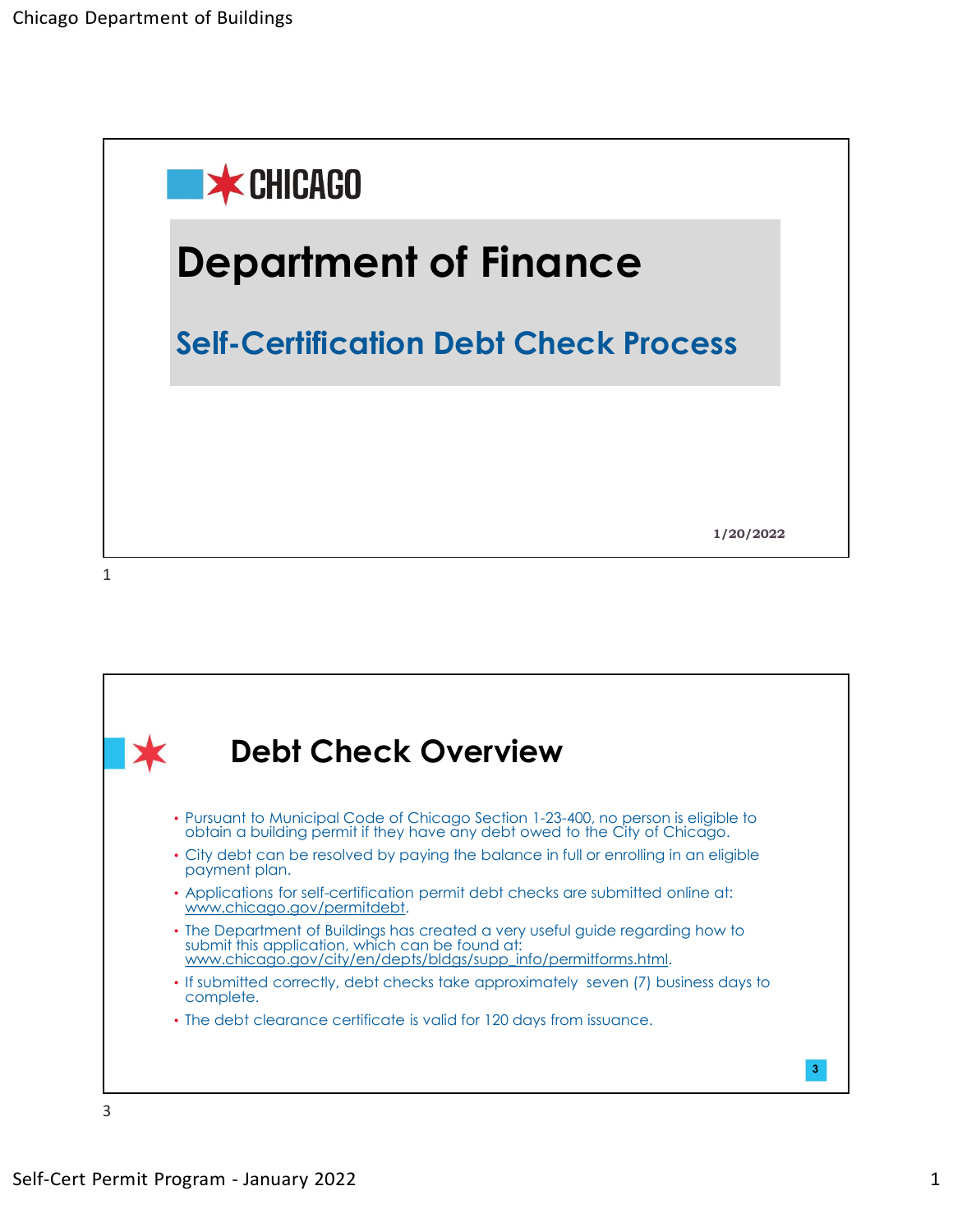

| Architect/Expediter Name (")                                                             | WHO IS REQUESTING THIS DEBT CLEARANCE CERTIFICATE?<br>Requests may only be filed by a registered self-certification architect or licensed expediter. |                |                |  |
|------------------------------------------------------------------------------------------|------------------------------------------------------------------------------------------------------------------------------------------------------|----------------|----------------|--|
| Registration / License Type (")<br>Registration / License Number (*)<br>Phone Number (") | Registered Self-Certification Architect                                                                                                              |                |                |  |
| Email Address (")                                                                        | The debt clearance certificate will be sent to this e-mail address.<br>• Section 2: Permit Address Information                                       |                |                |  |
| <b>BUILDING PERMIT INFORMATION</b><br>Street Address (*)                                 |                                                                                                                                                      |                |                |  |
| <b>Estimated Application Date</b>                                                        | This must match the address used on the permit application exactly.                                                                                  | $\blacksquare$ |                |  |
|                                                                                          |                                                                                                                                                      |                | 5 <sub>5</sub> |  |
| 5                                                                                        |                                                                                                                                                      |                |                |  |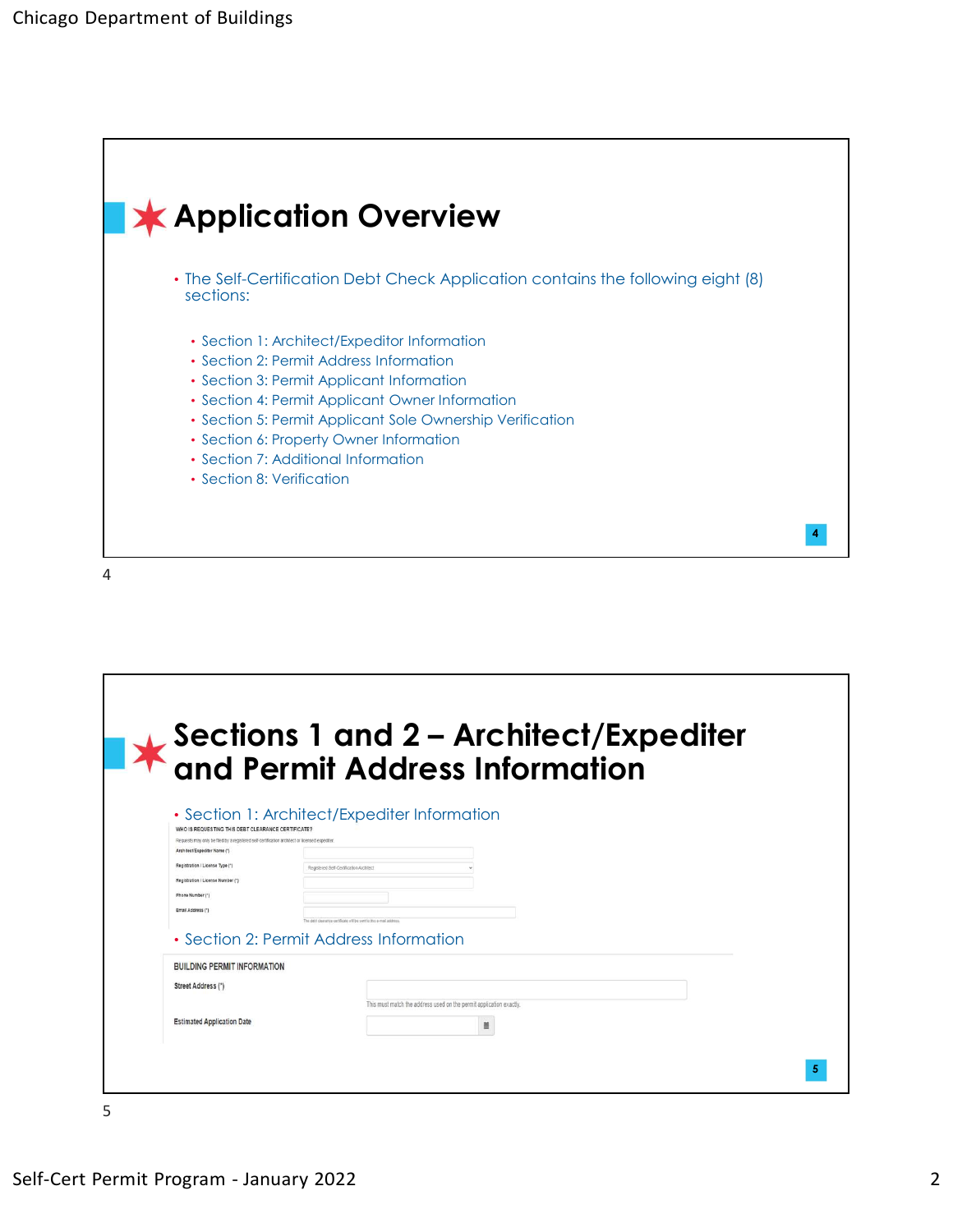| epartment of Buildings                                                                                                                                                                                                                                                             |                                                                                                                                                                                |
|------------------------------------------------------------------------------------------------------------------------------------------------------------------------------------------------------------------------------------------------------------------------------------|--------------------------------------------------------------------------------------------------------------------------------------------------------------------------------|
|                                                                                                                                                                                                                                                                                    |                                                                                                                                                                                |
|                                                                                                                                                                                                                                                                                    |                                                                                                                                                                                |
|                                                                                                                                                                                                                                                                                    |                                                                                                                                                                                |
|                                                                                                                                                                                                                                                                                    |                                                                                                                                                                                |
|                                                                                                                                                                                                                                                                                    |                                                                                                                                                                                |
|                                                                                                                                                                                                                                                                                    | $\bigstar$ Section 3 – Permit Applicant Information                                                                                                                            |
|                                                                                                                                                                                                                                                                                    |                                                                                                                                                                                |
|                                                                                                                                                                                                                                                                                    |                                                                                                                                                                                |
| • Section 3: Permit Applicant Information<br>PERMIT APPLICANT INFORMATION                                                                                                                                                                                                          | The permit applicant is not the architect or expeditor; this is<br>the individual or entity who requires the permit to have<br>work performed.                                 |
| This must match the information that you provide on the building permit application.                                                                                                                                                                                               | • A permit applicant is typically the tenant, lessee or property                                                                                                               |
| Street Address (*)                                                                                                                                                                                                                                                                 | owner of the permit address.                                                                                                                                                   |
| Select State                                                                                                                                                                                                                                                                       | If the permit applicant is a business, you will select the<br>"Yes" at the bottom.                                                                                             |
|                                                                                                                                                                                                                                                                                    | • If any person or entity owns 25% or more of the business, you will select "Yes" in this section.                                                                             |
| What type of address is this? (")<br>residence                                                                                                                                                                                                                                     | • Example: Ann rents a space for her flower shop business<br>called Flowers, Inc. Flowers, Inc. is listed as the tenant on                                                     |
| Driver's License State/Number<br>Providing this info will expedite processing.                                                                                                                                                                                                     | the lease. Ann and Sarah each own 50% of Flowers, Inc.<br>Ann needs to have work done in her shop that requires a                                                              |
| Is Permit Applicant a corporation, partnership, limited liability company or other legal entity? (")<br>O No # Yes                                                                                                                                                                 | permit and hires ABC Expeditors to assist with the<br>application process. The permit applicant in this situation<br>would be Flowers, Inc., which is a business, so you would |
| PERMIT APPLICANT INFORMATION (CONTINUED)                                                                                                                                                                                                                                           | select the "Yes" box and since Ann and Sarah each own<br>more than 25% of the business, you would also select the                                                              |
| Does any person or entity own, directly or indirectly, more than 25 percent of the Permit Applicant? (*)                                                                                                                                                                           | subsequent "Yes" box.                                                                                                                                                          |
|                                                                                                                                                                                                                                                                                    |                                                                                                                                                                                |
|                                                                                                                                                                                                                                                                                    |                                                                                                                                                                                |
|                                                                                                                                                                                                                                                                                    |                                                                                                                                                                                |
|                                                                                                                                                                                                                                                                                    |                                                                                                                                                                                |
|                                                                                                                                                                                                                                                                                    |                                                                                                                                                                                |
|                                                                                                                                                                                                                                                                                    |                                                                                                                                                                                |
|                                                                                                                                                                                                                                                                                    |                                                                                                                                                                                |
|                                                                                                                                                                                                                                                                                    |                                                                                                                                                                                |
|                                                                                                                                                                                                                                                                                    |                                                                                                                                                                                |
|                                                                                                                                                                                                                                                                                    | Section 4 – Permit Applicant Ownership<br>Information                                                                                                                          |
|                                                                                                                                                                                                                                                                                    |                                                                                                                                                                                |
|                                                                                                                                                                                                                                                                                    |                                                                                                                                                                                |
|                                                                                                                                                                                                                                                                                    |                                                                                                                                                                                |
| Because the applicant is a corporation, partnership, limited liability company or other legal entity, you must disclose each person or entity owning, directly or indirectly, more than 25 percent of the interest in such app<br>Permit Applicant: Person or Entity 1<br>Name (") | • In our example with Flowers Inc., since                                                                                                                                      |

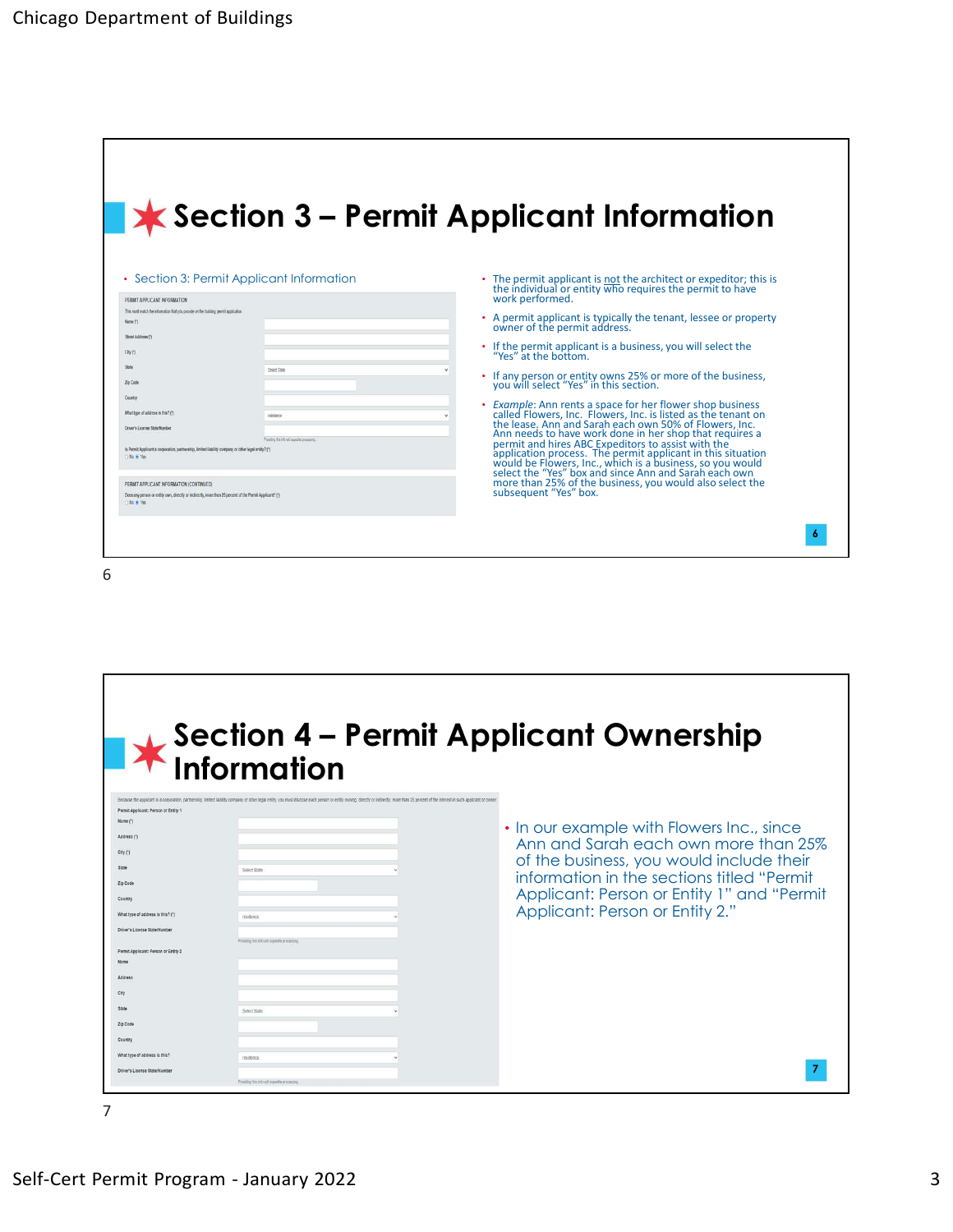

8 and 2010 and 2010 and 2010 and 2010 and 2010 and 2010 and 2010 and 2010 and 2010 and 2010 and 2010 and 2010

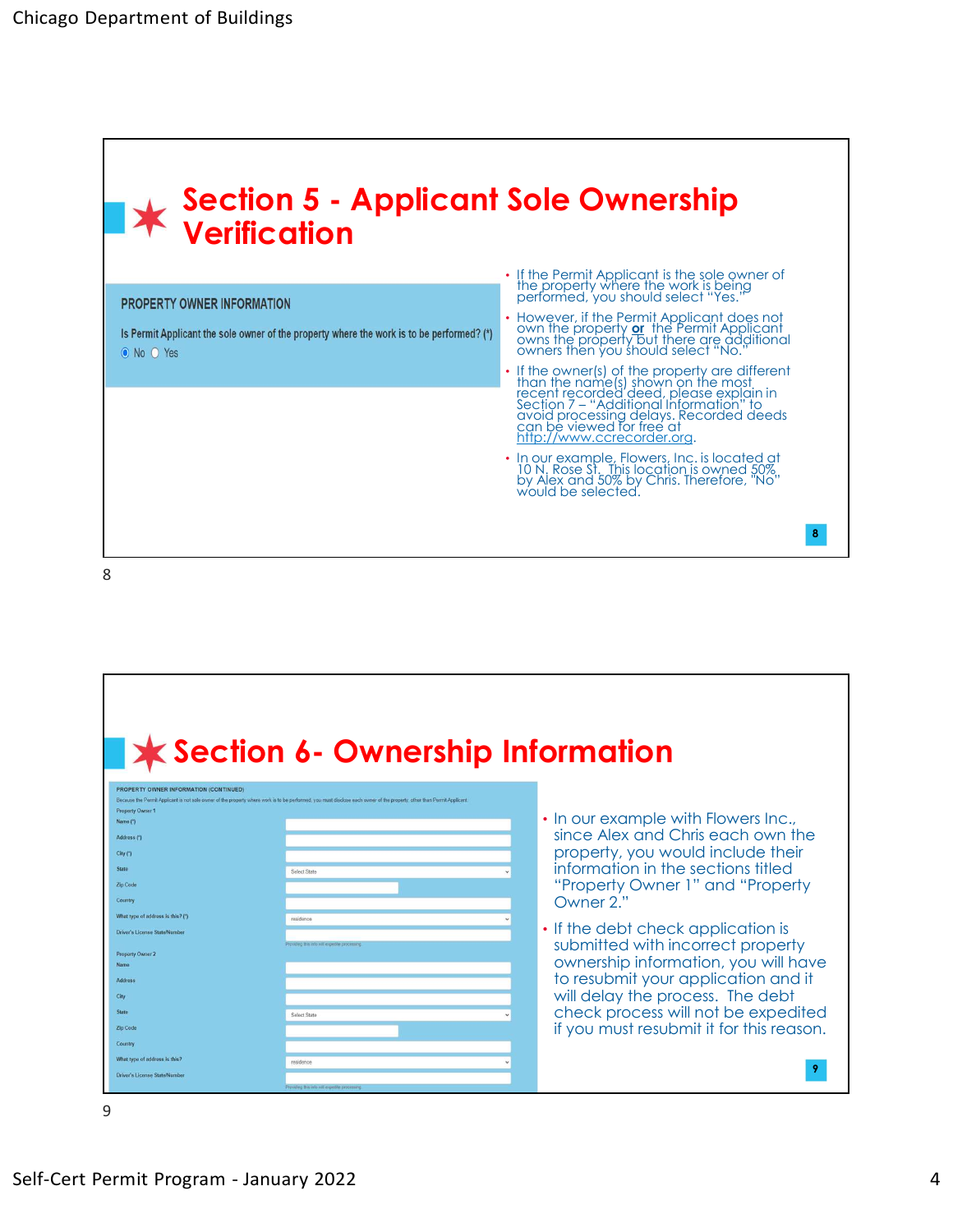|                                                                                                                                       | partment of Buildings                                                                                                                                                                                                                                                   |  |  |  |
|---------------------------------------------------------------------------------------------------------------------------------------|-------------------------------------------------------------------------------------------------------------------------------------------------------------------------------------------------------------------------------------------------------------------------|--|--|--|
|                                                                                                                                       |                                                                                                                                                                                                                                                                         |  |  |  |
|                                                                                                                                       |                                                                                                                                                                                                                                                                         |  |  |  |
|                                                                                                                                       |                                                                                                                                                                                                                                                                         |  |  |  |
|                                                                                                                                       |                                                                                                                                                                                                                                                                         |  |  |  |
| <b>★ Section 7- Additional Information</b>                                                                                            |                                                                                                                                                                                                                                                                         |  |  |  |
| <b>ADDITIONAL INFORMATION</b><br>Please provide any additional information that you would like the Department of Finance to consider. | • Please use this section as previously<br>provided in Section 5, or to give any other<br>information that will assist the Department of<br>Finance in determining if the permit<br>applicant and/or property owner(s) owe<br>debt to the City.                         |  |  |  |
| (You have 1000 characters remaining)                                                                                                  | • To help expedite your application, if the<br>property owner is a business of which an<br>individual or entity owns 25% or more,<br>please include the owner's name(s) and<br>address (es) in this section. Failure to include<br>this information could cause delays. |  |  |  |
|                                                                                                                                       | • For example, if 10 N. Rose St. was owned by<br>ABC Corp instead of Chris and Alex, you<br>would provide information regarding any<br>owners that have a 25% or more ownership<br>interest in ABC Corp in this section.                                                |  |  |  |
|                                                                                                                                       | 10                                                                                                                                                                                                                                                                      |  |  |  |
|                                                                                                                                       |                                                                                                                                                                                                                                                                         |  |  |  |
|                                                                                                                                       |                                                                                                                                                                                                                                                                         |  |  |  |
|                                                                                                                                       |                                                                                                                                                                                                                                                                         |  |  |  |